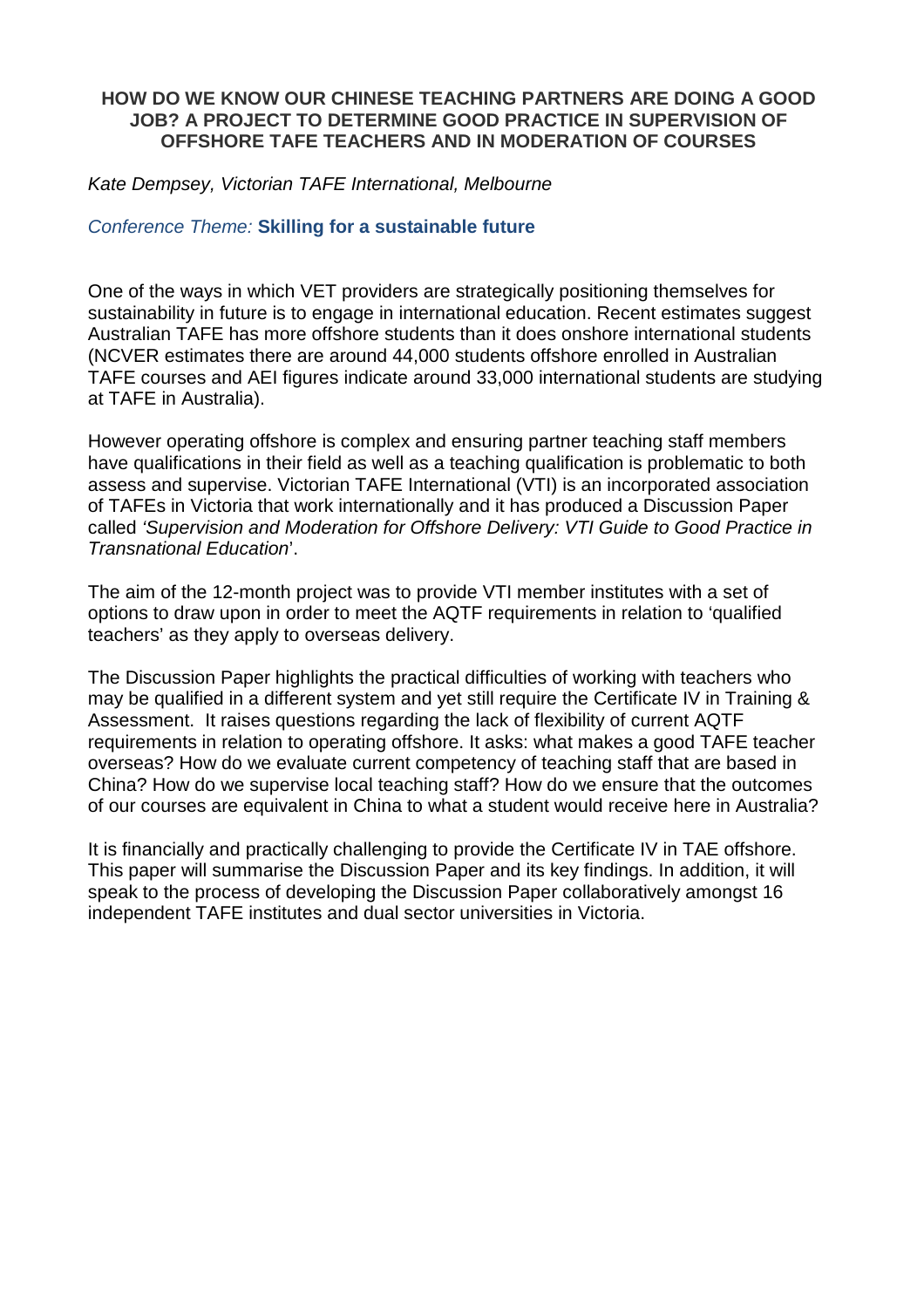#### **Introduction**

 $\overline{a}$ 

Victorian TAFE International (VTI) has been in existence for 12 years as a network of managers of international programs across TAFE Institutes and dual sector universities in Victoria. With only two exceptions, all Victorian TAFEs engaging in international education are members of VTI. It is a subscription-based organisation and operates a small secretariat to oversee its various professional development activities.

VTI members work together to provide professional development activities for international staff members and to share best practice in international activities and programs. More recently we have embarked on an agenda of sharing our intellectual property across organisational boundaries. This has been a slow and sometimes painful journey, but a most rewarding one and today I am going to talk about the latest such collaborative project. But first you may be surprised to hear just how big international education really is. Across all sectors it is Australia's third largest export industry. It is Victoria's largest export industry. It is larger than tourism, earning around \$5.4 billion in  $2008\allowbreak /2009^1$ 

International VET is big business in Australia. By the end of 2009 there were more than half a million international students studying in Australia. Just over one third of these - 232,475 (AEI 2010) were enrolled in a VET course in Australia. Most of those students study at a private RTO with a small percentage (14%) of international students studying at TAFE in Australia.

But this is just one side of the story, because TAFE is also active in providing courses in other countries. Australian TAFE Institutes have around 44,000 students studying their courses in other countries (NCVER 2009). Almost all of these students in other countries are studying an Australian award qualification. So let's think about that…how does that work? The vast majority of these students are Chinese, studying in a Chinese classroom, being taught by a Chinese teacher and perhaps an Australian teacher (or the Chinese teacher is supervised by an Australian teacher).

Thinking about this situation you can imagine all manner of complexities and issues arising. Do they teach in English, are resources available in English, are workplace standards the same as here? Are student expectations the same as in Australia? Are class sizes the same? What are the risks of training in this remote way? What are the consequences of different cultural attitudes to cheating? Why are students in other countries undertaking an Australian qualification? Do they understand our CBT system? Do the teachers understand it? How can we demonstrate that we are still providing a high quality offering in other countries? Despite the many questions raised by this activity, perhaps the future of VET lies in this very connection with the global training environment? Perhaps skilling for the future means being able to meet the needs of trainees is a broad diversity of settings, not just in Australia, but in other countries too. Are we ready for this future?

TAFE Institutes in Victoria are at the cutting edge of this new enterprise of global VET. They are ahead of the regulators in that they are already providing training with partners in many countries and they are dealing with the complexity this brings with limited

<sup>1</sup> http://export.business.vic.gov.au/export\_home/export-sector-capability/education/about-thevictorian-education-industry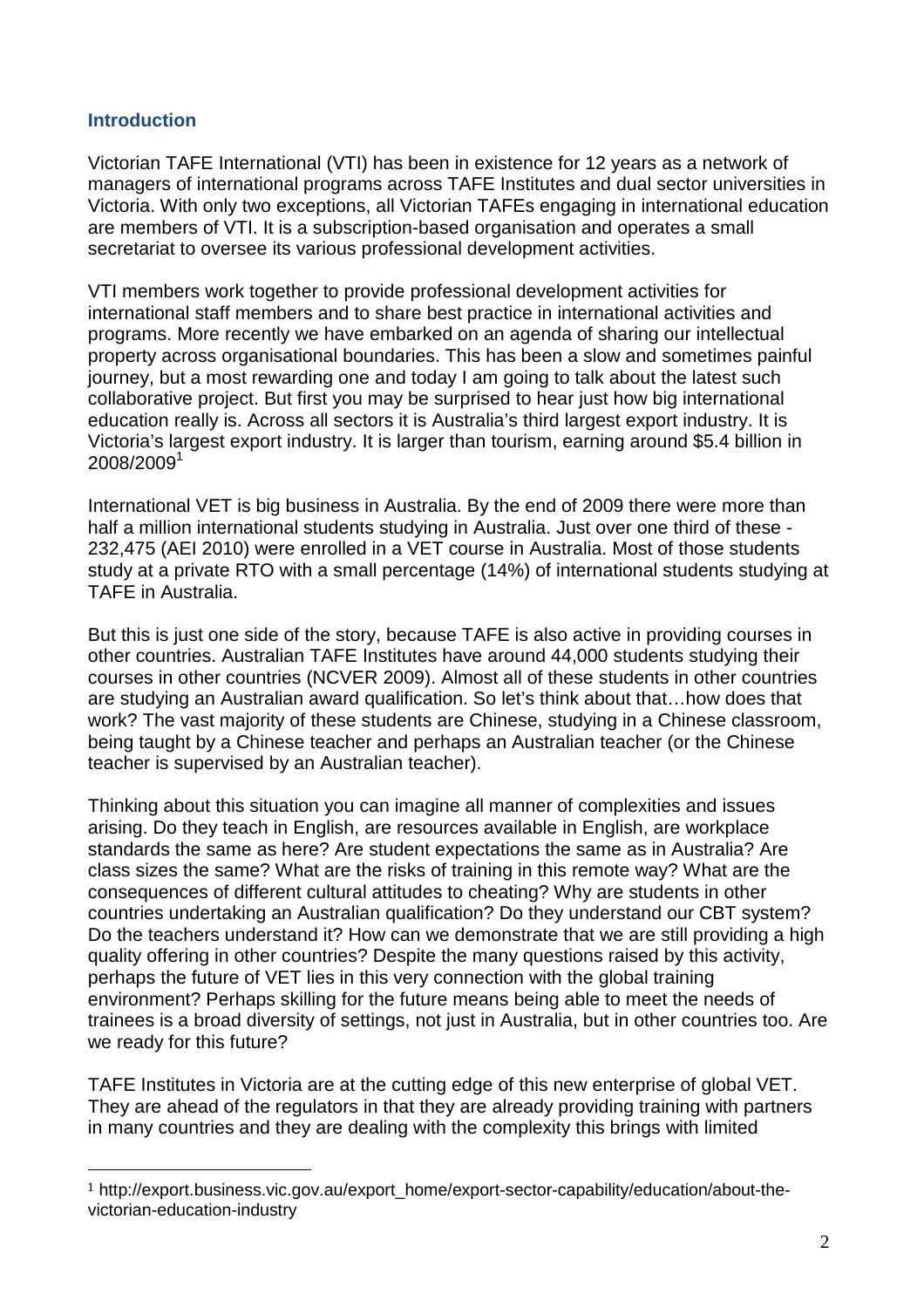guidance. They are also working within a system designed for an Australian environment. They have to face audit of the work they do according to the criteria of an Australian VET qualification.

So having set the scene I now want to tell you about the work that VTI collaborated on.

#### **Our Collaborative document: Supervision & Moderation for Offshore Delivery**

Having worked collaboratively on producing a best practice guide to transnational education in general in 2009, the Offshore Special Interest Group of VTI agreed that in 2010 it would spend time working collaboratively to further investigate an aspect of providing VET overseas that particularly concerns members. That is, how to ensure high quality teaching of students, maintain the integrity of Australia's VET system, whilst at the same time providing training which meets local needs and is respectful of local teachers and local education environments. The collaborative project aimed to determine good practice in assessing the competency of partner teachers and develop a model of moderation to ensure that best practice occurs in the teaching and assessment of offshore programs. Along the way, members also agreed that there were many 'grey' areas where good practice is not clearly defined in the context of training offshore.

Initially, the project aimed to provide advice to IBSA (through the Victorian TAFE Association) on its deliberations in relation to the recent review of the Certificate IV in Training and Assessment. The IBSA (Innovation and Business Skills Australia) is the Industry Skills Council, which oversees and advises the NQC (National Quality Council) on any changes required for the vocational education and training teaching qualification, the Certificate IV in Training and Assessment. However, over months of collaboration, it was decided that the best route forward was to provide examples of best practice in teacher supervision and in moderation of teaching for VTI members only, in the first instance. The Association has discussed, debated and modified the document through 6 drafts over a period of 12 months of collaborative work. It should not be forgotten that 16 independent and competitive VET providers came together and shared their knowledge and their procedures with each other to provide a document of use to all members. This is of itself a unique achievement.

The aim of the project remains the same - to provide members with a strategy or a set of options or activities to draw upon in order to help meet the AQTF requirements in relation to 'qualified teachers' and the Certificate IV in Training and Assessment/Education (TAE) as they apply to overseas delivery.

When teaching AQTF qualifications in another country all the same standards apply to the work as occurs in Australia. The AQTF requires registered providers of accredited vocational education and training programs to ensure that their staff members – those delivering and assessing programs – meet specified standards. Standards in programs offered under the banner of the AQTF offshore must be equivalent to the standards expected of programs offered in Australia. Trainers and assessors' competence and currency must be established, verified and monitored. If a trainer does not have these competencies, he or she must be directly supervised by someone who does.

The key means of ensuring quality of teaching in VET is the requirement that all trainers and assessors undertake Certificate IV in Training and Assessment. In 2010 this qualification was reviewed and the National Quality Council (NQC) endorsed a modified package in May 2010. The modified package still does not take full account of the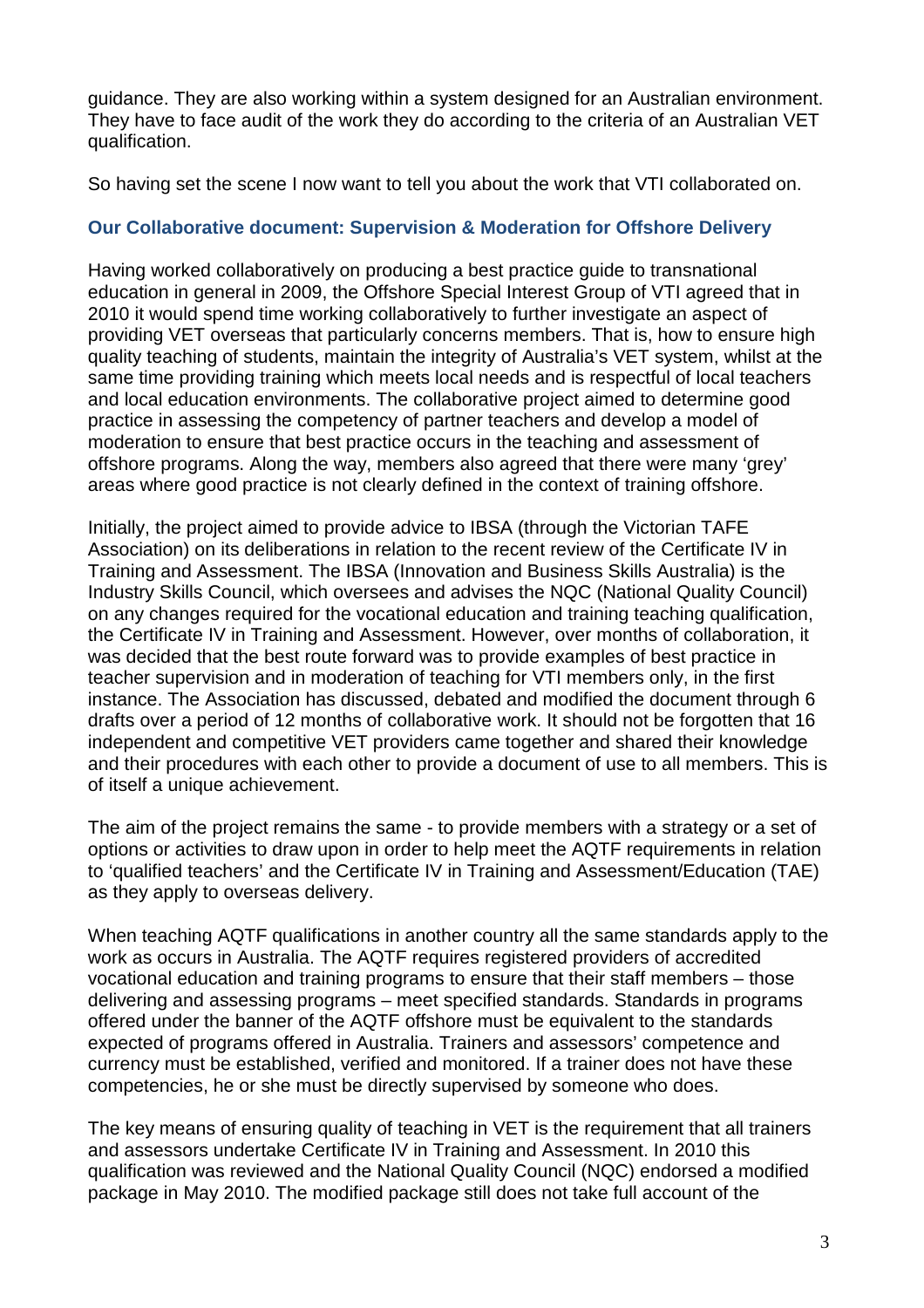situation when training and assessing overseas. It is not possible, for example, to deliver this qualification overseas and omit elements of it that are purely relevant to the Australian vocational education and training context.

In Victoria, the State Regulator for schools and VET is the Registration and Qualifications Authority (VRQA) and it has recently upgraded its Guidelines for Registration of VET providers. The new Guidelines include two that relate to teaching and assessment.

The provider must demonstrate that it is able to monitor course quality, externally moderate student performance and drive continuous improvement in course delivery.

The provider must demonstrate that it has measures in place to prevent and detect cheating and plagiarism amongst its students and to deal appropriately with any instances of these practices.

So it is clear that VTI member TAFEs work in a strict regulatory environment. Managing quality in transnational environments, which are culturally very different to Australia, and where English is the second language, is challenging. The document that we produced together provides a flow chart showing the steps in a moderation procedure for courses offered overseas; it has examples of checklists, templates and policies regarding teacher supervision and also moderation of course offerings. These documents have been generously shared between member TAFEs to ensure good practice. However for the purpose of this presentation, of greater interest may be an outline of the debates and discussions that occurred between member providers as we embarked on this collaborative work. In addition to providing the checklists and proformas, the resulting document aims to discuss some of the more complex means of achieving quality specifically around teaching, including moderation and supervision of teaching when delivering programs offshore. Along the way, we struggled with several key issues that make the teaching aspect of offshore activity complex. These issues are described below.

#### **Creating Partnerships Where Each Party Is Valued**

VTI members take the view that when working with partner providers in other countries, they are aiming to forge relationships that will last. Working with a partner necessarily means dealing in a fair and open manner, treating the partner as an equal in the endeavour and valuing the skills and experience of the partner. The emphasis in the AQTF on the strength and superiority of the Australian system of competency-based training can make overseas partner relationships complex. For example it is hard to explain why a Chinese teacher who is highly skilled, has recognised teaching credentials as well as currency in his/her field must undertake an additional Australian teaching qualification in order to teach local students in an Australian qualification.

VTI is working with other bodies at the moment to undertake a mapping project whereby provincial teaching qualifications in China can be benchmarked against the competencies required in the Certificate IV in TAE, so that locally qualified teachers may more quickly and easily gain RPL (recognition of prior learning) before undertaking the TAE. VTI members believe that this issue is an unforeseen consequence as VET expands and undertakes activities in other countries. The Australian system is meant for Australian standards and conditions.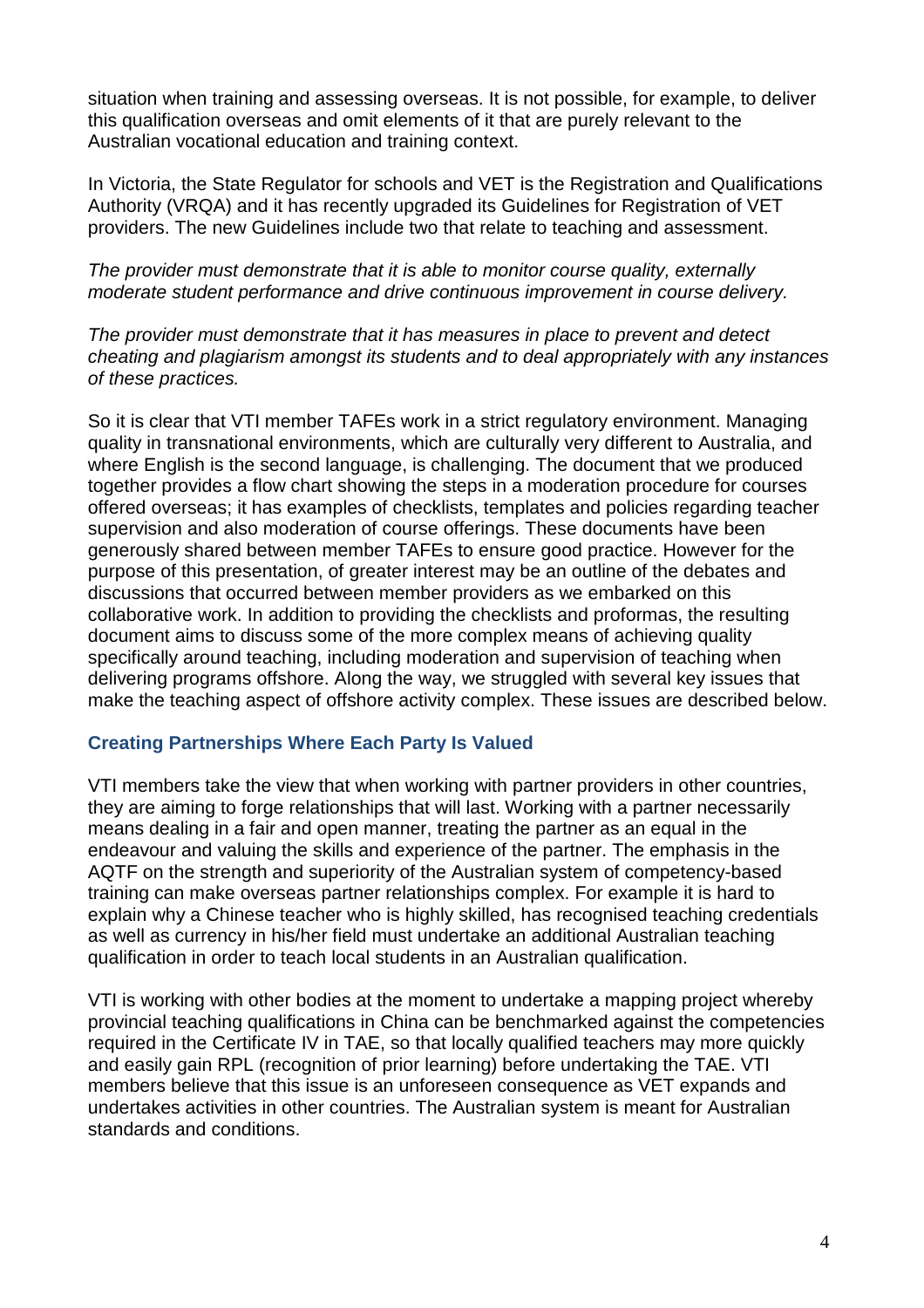#### **Peer Review**

A related matter comes to the fore when in country teaching staff must be supervised when they are not TAE trained. VTI members wish to acknowledge the culture and training system that these trainers have come through, whilst at the same time applying the rigorous standards as expected of an Australian qualification. There is a level of complexity in providing support, guidance and in monitoring the teaching technique of local teaching staff and in finding Australian qualified teaching staff to undertake this work with sensitivity and cultural understanding. VTI members prefer to emphasise peer review of all of their offshore teaching staff and a collegiate approach to the work, rather than consider the Australian way the 'best way' and that Australian staff 'know better'. There is much we can learn from our partners about how to provide a positive learning environment for local students and how best to incorporate local practices and priorities. There are examples in the Appendices of our document of how VTI members try to achieve this. In particular we recommend the adoption of a 'peer review' process which one member TAFE uses. It offers its in-country trainers the opportunity to provide feedback on the Australian trainers or supervisors. This is done for the purpose of bringing both sets of teachers closer together and demonstrating that each has something to learn from the other. The form helps to bridge any cultural gaps. In this case, in country teaching partners give feedback to course leaders about the support, follow up, supervision, moderation and advice given to them by Australian staff.

#### **Internationalisation and Maintaining Australian Standards**

VTI members working overseas are at the cutting edge of vocational education. They are providing an Australian qualification in a local society and economy where much of the taken for granted aspects of the qualification simply do not apply. The work is complicated also by the need for the partner to meet local accreditation requirements. There are currently no guidelines in place to assist providers working offshore as to how to deal with these conflicting demands. A good example of the complexity of the issue is that providers have been required under the AQTF for one course to teach to the Victorian Timber Framing Code in China. VTI members work collaboratively to determine good practice in these 'grey' areas, but maintaining a balance between ensuring a positive learning experience for local students and maintaining the integrity of Australian qualifications is not easy to achieve. VTI members believe it may be timely to undertake high-level discussions about the lack of flexibility in Australian based qualifications for overseas application.

#### **Competency or Grades**

Getting the balance right between maintaining the integrity of Australian qualifications and also meeting local needs is well illustrated in the conflicting demands of overseas students – who often expect graded assessment – and the general requirement of CBT (Competency Based Training) to provide a student with a result of 'competent' or 'not yet competent'. It is common practice in some discipline areas (notably commerce) for TAFE institutions in Australia to provide both statements of competency AND graded assessment to facilitate later articulation by graduates into higher education. Students within VTI member institutes are only eligible to receive a graded result of pass or higher for a unit of study if they have first been assessed as competent in accordance with requirements for demonstration of competence as expressed by the relevant endorsed industry/enterprise competency standards (and assessment guidelines) of a Training Package or by the learning outcomes (and assessment criteria) of the accredited course.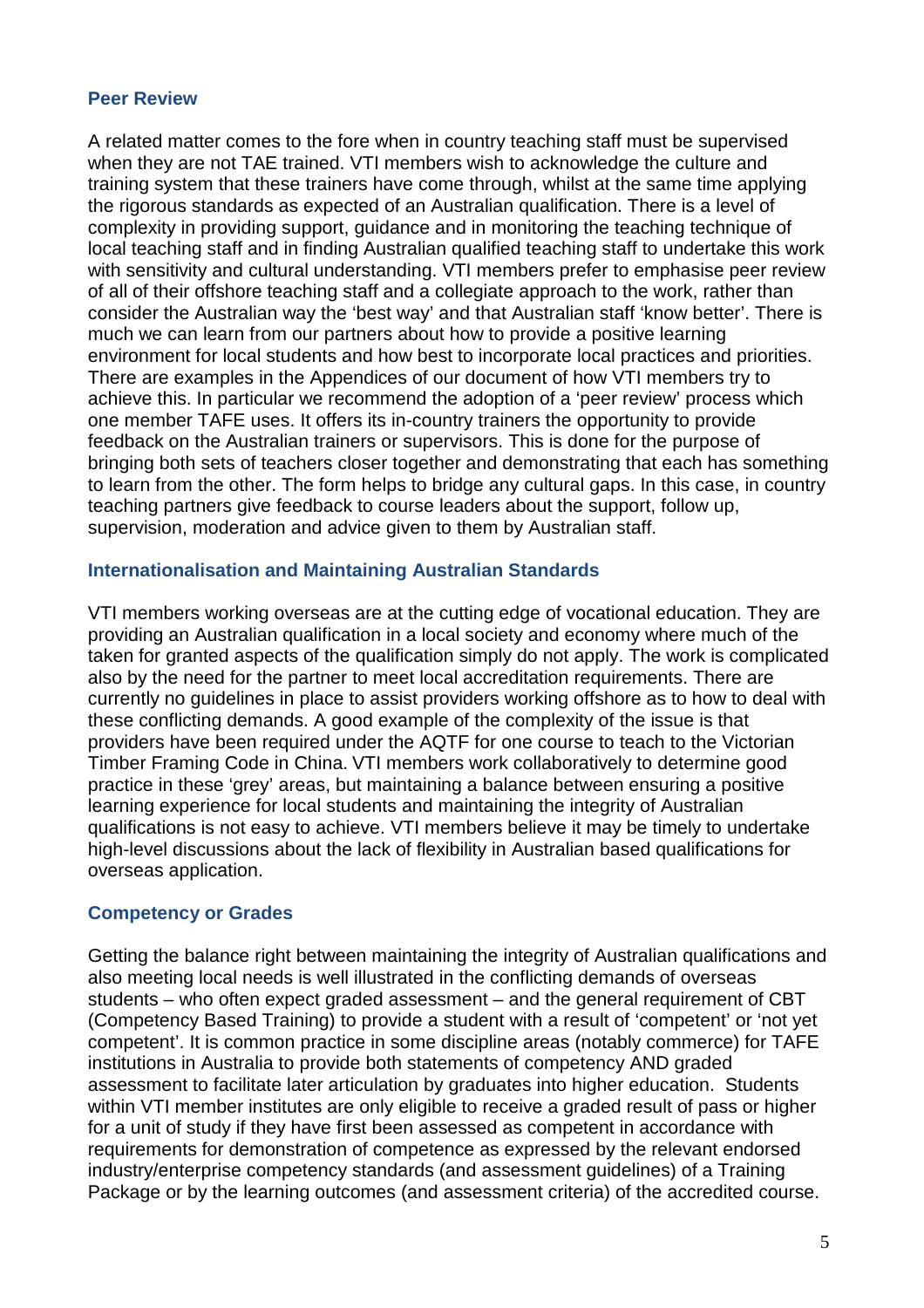Within the CBT framework, there is less emphasis on assessment, moderation and validation of results, as there may be for higher education courses here or internationally. But increasingly this graded credentialing is expected overseas and requires a detailed process to ensure fairness, validity of assessment and reliability of results. The challenge for VTI member TAFEs into the future is to build robust academic moderation processes. Our collaborative document provides a flow chart of a good practice moderation procedure to guide members.

VTI member institutes control and manage the issuing of certificates upon course completion. Certificates and statements of attainment provide students with a record of their achievements in terms of learning outcomes or competencies. Providers minimise risk of fraudulent documentation by using photographs of students on enrolment, student identification numbers and records and the issuing of certificates occurs within the Australian provider. Members also have policies regarding plagiarism to minimise problems.

## **Plagiarism**

VTI members have processes in place to monitor, detect and deal with plagiarism and we agree with the recent VRQA guidelines requiring evidence of policy and procedures on plagiarism. We define plagiarism as:

Plagiarism – means to take and use another person's ideas and/or manner of expressing them and to pass them off as your own by failing to give appropriate acknowledgement. Cheating – means seeking to obtain an unfair advantage in an examination or in other written or practical work required to be submitted or completed by a student for assessment.

Collusion – is the presentation of work which is the result in whole or in part of unauthorized collaboration with another person or persons<sup>2</sup>.

However we also acknowledge that the typical Australian academic understanding of plagiarism may not be the same in other countries and that these circumstances require us to be very clear in our dealings with local students and in country teaching staff about our policies and procedures. It adds a level of complexity to the work. For example, the expectation in China is that the successful student will be able to memorise and then repeat the wisdom of the teacher or as found in textbooks in an exam. Of course this would be considered plagiarism here in Australia. Chinese students may find themselves in the unusual situation of passing the course according to local requirements, but not for the Australian TAFE Institute.

# **Delivery of TAE in LOTE**

 $\overline{a}$ 

While many VET qualifications can be undertaken in languages other than English, this is generally not the case for the TAE. The qualification is meant to operate in an Australian context and the entry requirements state that the candidate must have a level of competence in English language and literacy before commencement. In addition, competence in the qualification is measured in effective language, communications and interpersonal skills and the ability to write a range of documentation – all expected in English. For example, Training and Assessment candidates are expected to read and

<sup>2</sup> Source: http://www.policy.monash.edu/policy-bank/academic/education/conduct/plagiarismprocedures.html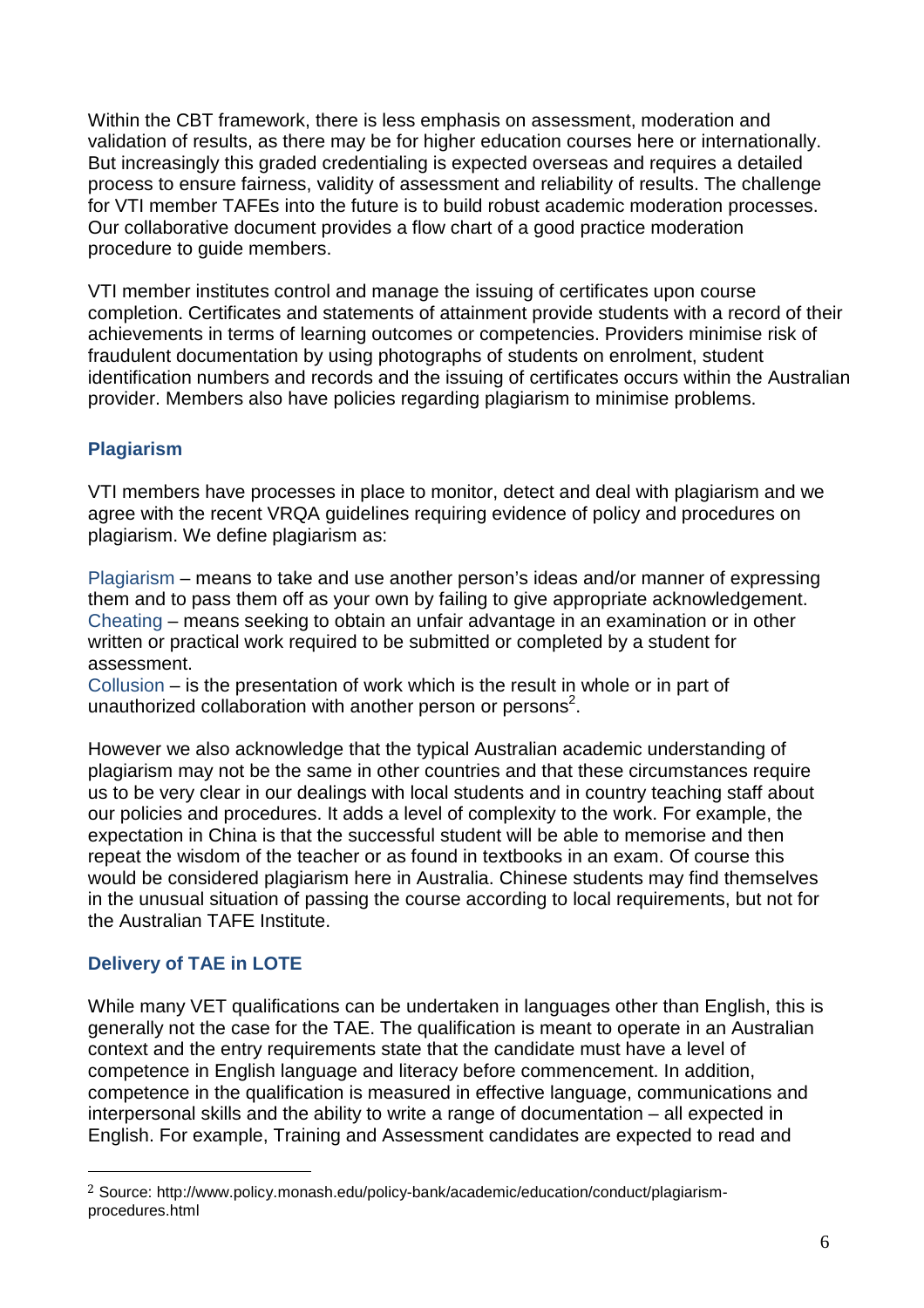interpret Training Packages, develop and document learning programs and assessment tools, present information, facilitate in a number of contexts using a range of skills, and prepare various records and documents (IBSA 2010)<sup>3</sup>.

It is also not possible to deliver this qualification overseas and omit elements of it that are purely relevant to the Australian vocational education and training context. However, IBSA (the body responsible for the development of the VET teaching qualification) acknowledges that there may be occasions where the TAE could be delivered in LOTE. It advises providers to contact their State VET regulator, which may under certain conditions allow for delivery outside of Australia and delivery in a language other than English (LOTE), with a proviso that the qualification has been delivered in a LOTE.

## **Benchmarking and Articulating TAE Internationally**

To meet Australian requirements, VTI member institutes ensure that staff with management responsibilities offshore have a clear understanding of the assessment process, Many ensure that the Course Leader in the partner institution has the Certificate IV in TAE, while others have an Australian trainer and assessor located on site for periods of time.

However, VTI members feel it may be timely to consider the TAE in a broader international context for vocational education and training. It may be useful (for example) to consider aligning and benchmarking the TAE with similar vocational qualifications overseas. The UK NVQ (National Vocational Qualification) has 5 levels of attainment and fits within the overall British National Qualifications Framework (see http://www.ofqual.gov.uk/home). In addition, the Singapore system of vocational training (Singapore Workforce Skills Qualifications System) has recently been benchmarked internationally to indicate its level of equivalency with other international qualifications. It has recognition with training institutes and articulation into higher education training courses.

While currently the Certificate IV in TAE is the minimum teaching qualification, it is of itself compulsory and does not articulate to other teaching qualifications. There is also a Diploma of TAE, but there is no graduate entry teaching qualification for VET in Australia. The TAE may benefit from development as a Graduate Certificate level qualification. A Certificate IV level course requirement to enter the professional arena of vocational teaching can be perceived as insufficient to support the professional status of a vocational educator. A graduate certificate level qualification also fits more 'neatly' into a master's structure, which is now common for tertiary level educators in Australia and many other countries. The recent report by Associate Professor Leesa Wheelahan (Wheelahan & Moodie 2010) of the LH Martin Institute recommends similarly that the Certificate IV in TAE becomes 'nested' in higher qualifications and that the next time it is reviewed, that the Certificate IV TAE includes a greater emphasis on broader knowledge of pedagogy, classroom management, understanding learners, student diversity, and student engagement. VTI member institutes would like to see the qualifications and skills of teachers who have come through a different system more fully recognised within the Certificate IV.

 $\overline{a}$ 

<sup>3</sup> Source:

http://www.ibsa.org.au/Portals/ibsa.org.au/docs/hosted%20documents/project%20docs/TAE10%20FAQs% 20190510.pdf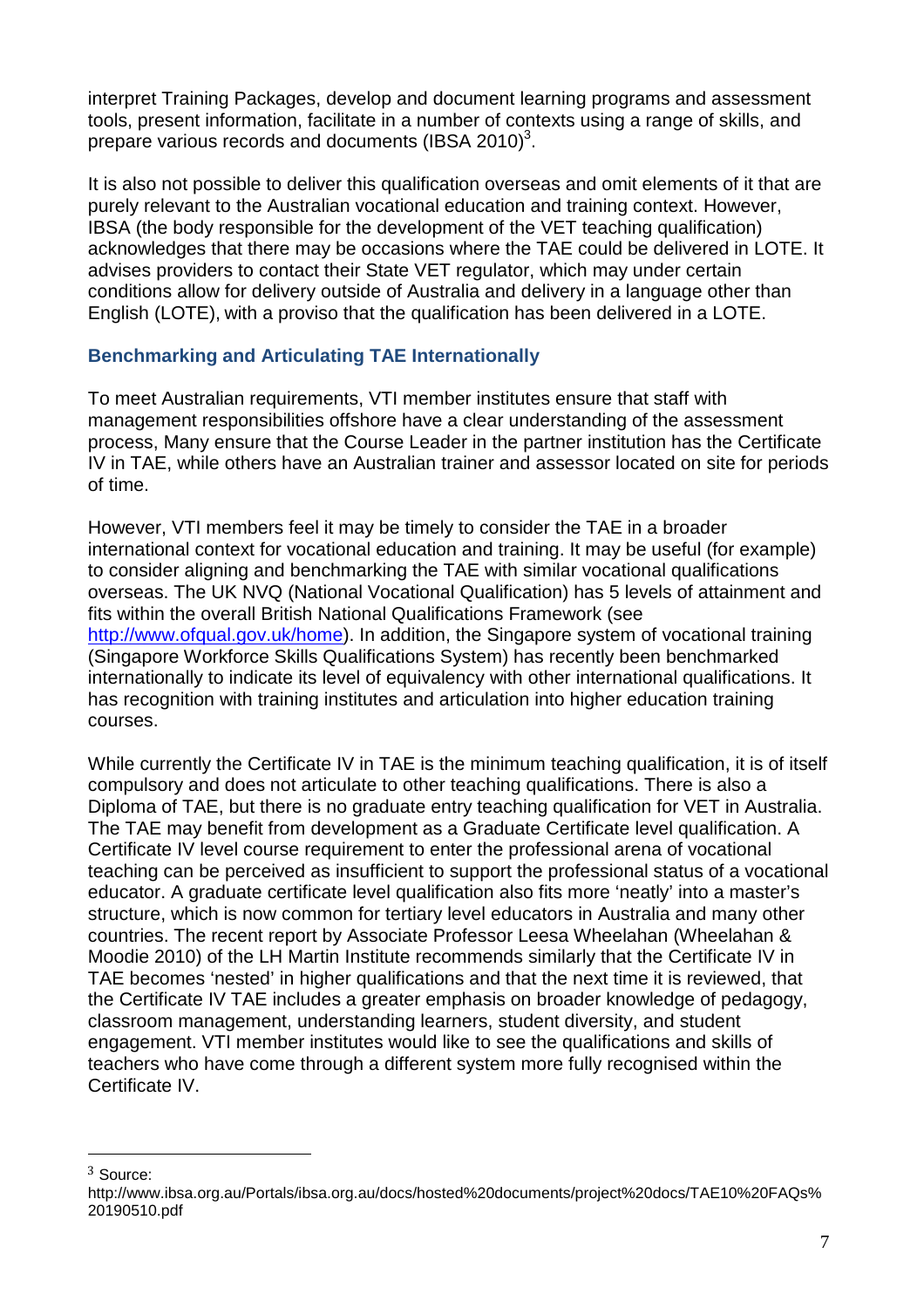## **VTI Response to Issues**

VTI members have spent 12 months considering these issues (highlighted above) as they relate to the complexities of training for Australian qualifications, in particular with regard to ensuring quality of training and assessment offshore. The resulting document has a statement of VTI policy; it has a suggested moderation flow chart, definitions of assessment, of plagiarism, of supervision of trainers and course moderation. It also has several examples of how to achieve quality. These examples include

- A form to record in country teacher employment history
- **Trainer skills matrix**
- A supervision plan (mentoring program for in country trainers)
- **Moderation Policy and Procedures**
- A form to validate and record moderation meetings and decisions
- A Peer Review form (where trainers from Australia are reviewed by their counterparts)
- Plagiarism policies

The collaborative project is unique in that TAFE providers have come together outside of their organisational boundaries to share ideas, good practice and examples of how they each try to demonstrate their commitment to quality of training and assessment offshore. This sharing required members to be open about the way they each undertake quality provision offshore, whilst not knowing how their own approaches compared to others.

Although the expectations are that training under the AQTF will conform to a quality standard, there is little guidance available to providers to show how exactly quality may be achieved in foreign lands. The move of VET into offshore markets has occurred, perhaps faster than policy makers have expected. While VTI has no authority or desire to influence top-level policy makers, it does hope to assist members in ensuring quality and by speaking about our work to inform others of the collaborative work that is occurring to make TAFE sustainable in the future.

## **Conclusion**

The collaborative efforts of VTI members to tackle, discuss and debate their own approaches to providing quality offshore training has led to the VTI raising for discussion a number of issues more broadly related to skilling the global workforce for the future.

Members have raised the issue of credentialing and the expectations world wide for grading, which is internationally understood and valued. They have considered the complexities of maintaining the high quality of an Australian qualification whilst also respecting the education systems of other countries and the possibility of learning something new about vocation training from their experience. Currently the Australian system suggests that there is not much to be learned to improve on our CBT approach. Finally the VTI collaboration has led to the raising of awareness of the need to consider the training qualification of VET trainers and assessors and if it is adequate as a professional qualification in the global economy.

AEI (2010) AEI End of Year Summary of International Student Enrolment Data – Australia Dec 2010. Australian Education International.http://www.aei.gov.au/Aei/Default.aspx